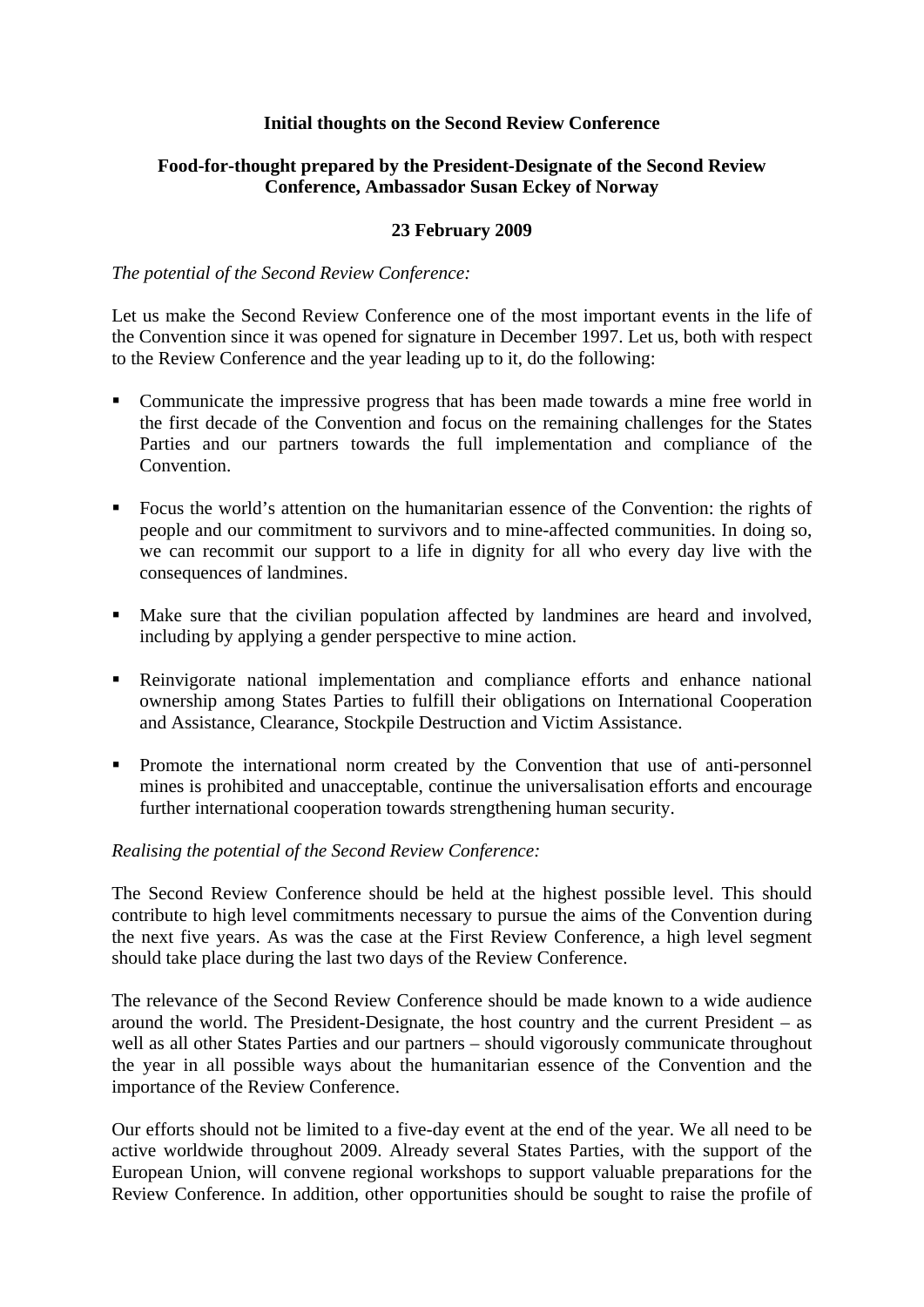this important event – not because the Second Review Conference is an end in itself, but rather because it will be a significant means to advance our common cause.

The States Parties are fortunate to have a dedicated host country. The commitment of Colombia at the highest levels to the Review Conference will help ensure its success. Moreover, Colombia is well placed to illustrate the reality of what amounts to the *story* of the Convention in 2009. Through field visits, media tours and other efforts, Colombia can show the world in real terms (a) that measurable progress has been made, (b) that efforts to implement the Convention that are ongoing, and (c) that significant challenges remain.

#### *Substantive outcomes:*

Regarding the substance of the Second Review Conference, the First Review Conference provides a good example. For instance, while the "review" in "review conference" suggests that we look backward, there is no point in doing so unless we derive lessons from the past in order to do better in the future. Therefore, in addition to a comprehensive **review**, we should again produce an **action plan** to guide our efforts in the pursuit of the Convention's aims during the subsequent five year period.

We should also seize the opportunity to assess the Convention's implementation machinery, including by establishing a meeting programme that makes good sense for the Convention during the period 2010-2014. In addition, we may wish to again develop a concise, powerful and memorable high level **declaration**.

Finally, we will need to formally consider requests for extensions of Article 5 deadlines that three States Parties have indicated they will submit in 2009 and we have the opportunity to follow-up an extension requests already granted.

#### *The organization of the Second Review Conference:*

As was the case in 2004, it is proposed that the Second Review Conference be divided between working sessions during the first three days of meeting (i.e., 30 November  $-2$ December) and a high level segment on the last two days (i.e., 3 & 4 December).

The intention would be to see the Review Conference immediately begin its work on the morning of Monday 30 November on the basis of draft documents submitted in advance of the Review Conference. That is, addresses to the meeting by distinguished guests and general statements would be discouraged at this time with the time for such participation being on 3 & 4 December. By the end of the third day – Wednesday 2 December – it is hoped that the States Parties would be in a position to recommend for adoption at the end of the meeting the final report and its annexes.

#### *The involvement of a wide range of actors:*

In preparing the substance of the Second Review Conference, the President-Designate is committed to drawing on the input of a wide range of actors, including the 9MSP President, the Co-Chairs, the Contact Group Coordinators and other States Parties. The field presence of the United Nations will also be an asset as will the historically vast contributions of the ICRC and ICBL. Civil society is, and has been, a driving force and key partner in this Convention. The support of the ISU will be key.